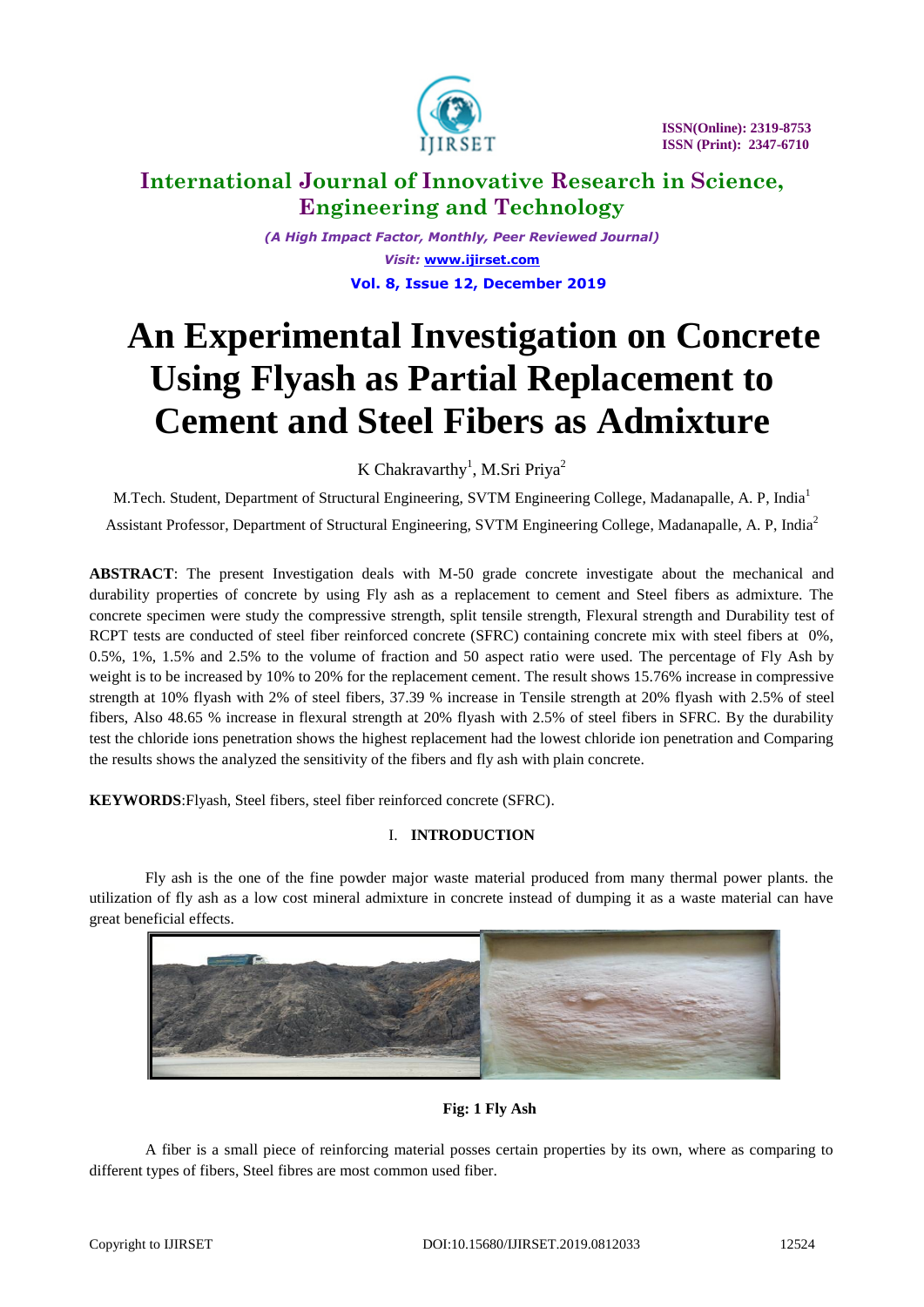

*(A High Impact Factor, Monthly, Peer Reviewed Journal) Visit:* **[www.ijirset.com](http://www.ijirset.com/)**

 **Vol. 8, Issue 12, December 2019**



**Fig 2. Sample of Steel fiber used in this project**

## II. **LITERATURE REVIEW**

**Vikrant S. Vairagade, Kavita S. Kene (2012)** were carried on a work on Introduction to Steel Fiber Reinforced Concrete on Engineering Performance of Concrete were Fiber reinforced concrete has been successfully used in slabs on grade, shortcrete, architectural panels, precast products, offshore structures, structures in seismic regions, thin and thick repairs, crash barriers, footings, hydraulic structures and many other applications. The usefulness of fiber reinforced concrete in various Civil Engineering applications is thus indisputable. This review study is a trial of giving some highlights for inclusion of steel fibers especially in terms of using them with new types of concrete test

**FAISAL FOUAD WAFA (1990)** deals with Properties and Applications of Fiber Reinforced Concrete were Fiber reinforced concrete (FRC) is a new structural material which is gaining increasing importance. Addition of fiber reinforcement indiscrete form improves many engineering properties of concrete. Currently, very little research work is being conducted within the Kingdom using this new material. This paper describes the different types of fibers and the application of FRC in different areas. It also presents the result of research about the mechanical properties of FRC using straight as well a hooked steel fibers available in the region.

## III. **MATERIALS AND METHODOLOGY**

## **FLYASH**

The physical properties of Fly ash are taken according to the **IS: 3812-part-1:2003** as shown in the Table 2

| Sl. No | <b>Properties</b> | <b>Results</b> |
|--------|-------------------|----------------|
|        | Specific gravity  | 2.25           |
|        | Fineness          | 9%             |

## **Table 1 Properties of Fly ash**

## **STEEL HOOK FIBERS**

Steel hook fibers compliance to the requirements of **ASTM A 820** (type-1 cold drawn wire)

## **PROPERTIES OF STEEL HOOKE FIBRES**

| <b>Type</b><br><b>Nominal Dimensions</b> | $\sim$ 1.000 $\sim$ | Hooked End      |
|------------------------------------------|---------------------|-----------------|
| Diameter                                 | <b>Contract</b>     | $0.60$ mm       |
| Length                                   |                     | $30 \text{ mm}$ |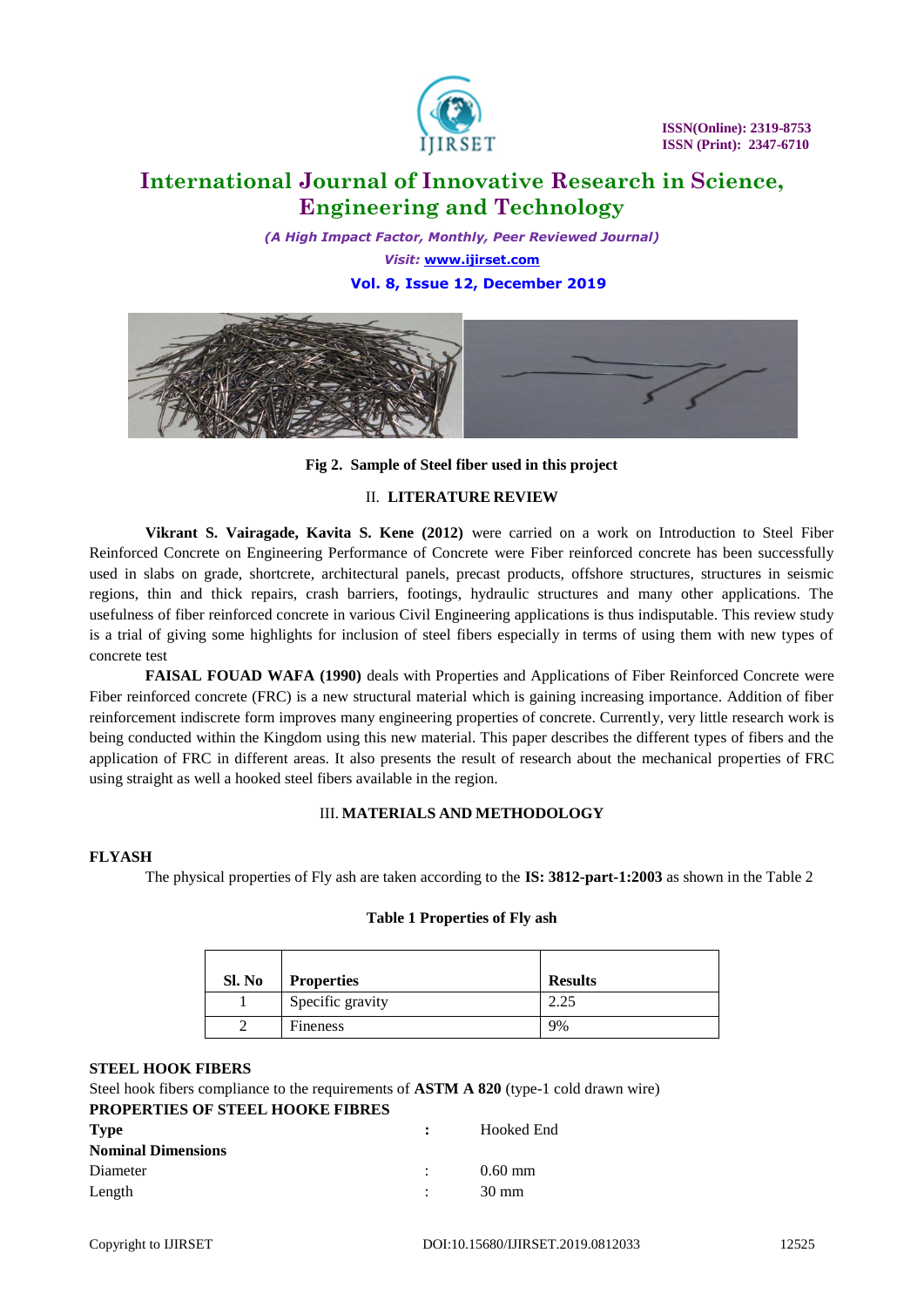

*(A High Impact Factor, Monthly, Peer Reviewed Journal) Visit:* **[www.ijirset.com](http://www.ijirset.com/)**

 **Vol. 8, Issue 12, December 2019**

| Aspect Ratio L/D                  | 50          |
|-----------------------------------|-------------|
| Tolerance for $D/L \pm 10 \%$     |             |
| As per ASTM                       |             |
| <b>Yield Strength of Wire</b>     | $>1000$ MPa |
| <b>Wire Mechanical Properties</b> |             |
| Tensile strength of the wire.     | 1450 Mpa    |
| Strain at failure                 | $<$ 4 %     |
|                                   |             |

## **Shape**

The ending shapes of Hooked End Steel Fiber are very important to grant adhesion between fiber and concrete



**Fig 3: Sampling of concrete above figure shows casting of concrete cubes, cylinders and prisms.**

## **Curing**

Curing the concrete while hydrating, releasing high heat hydration. The heat is harmful from the point of view of volume stability. If the heat generated is removed by some means, the adverse effect due to the generation of heat can be reduced. This can be done by a through water curing. The influence of curing by bonding and wet converging



**Fig4: Curing tank above figure shows a curing tank in which concrete is kept for 3, 7, 28, 56, 90 days for hydrating of concrete**.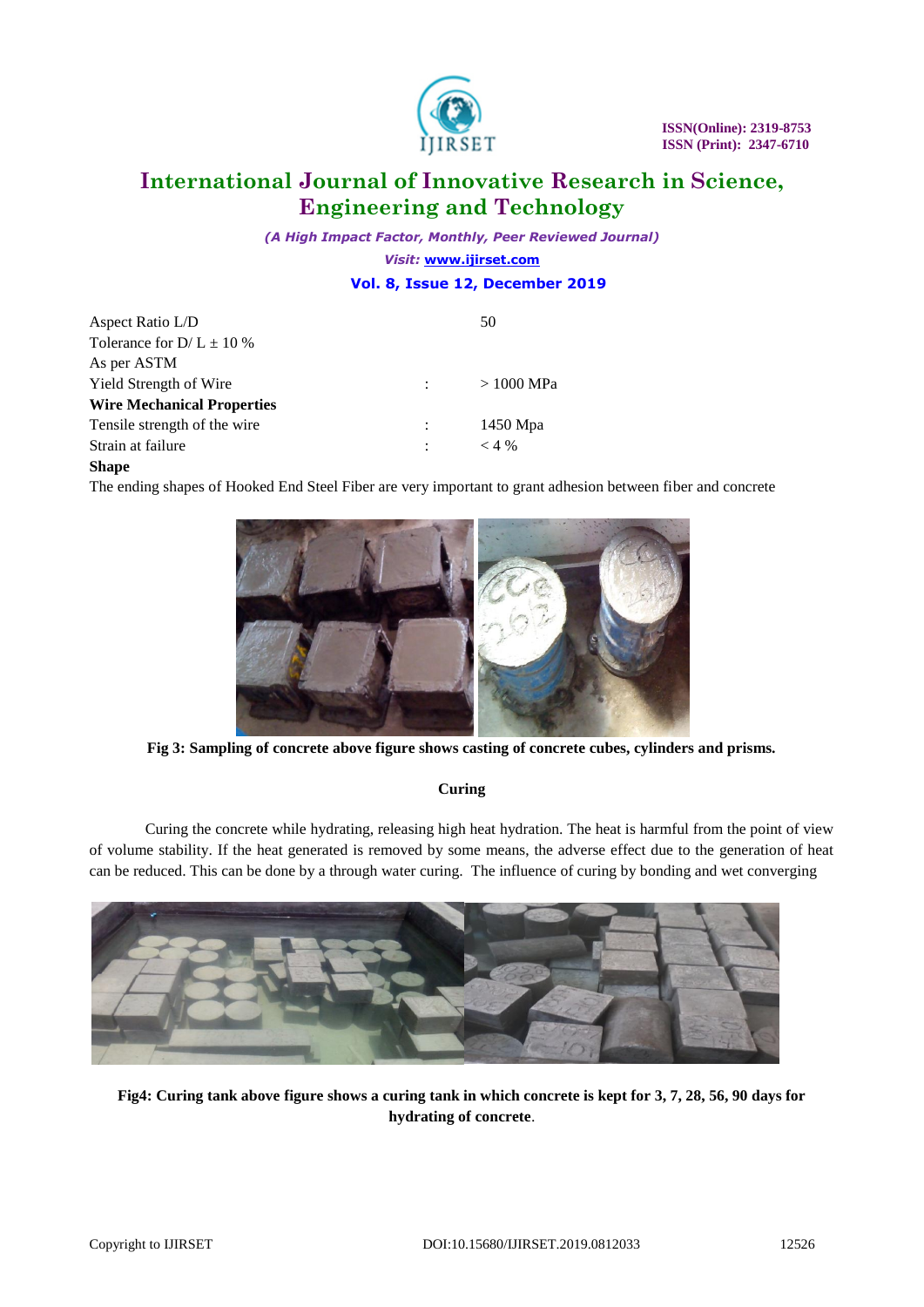

*(A High Impact Factor, Monthly, Peer Reviewed Journal) Visit:* **[www.ijirset.com](http://www.ijirset.com/) Vol. 8, Issue 12, December 2019**

#### **COMPRESSIVE STRENGTH TEST**

Cubes with dimension of 150mm×150mmx150mm used for Compression test, durability test (acid). After 24 hours the specimens are removed from the moulds and immediately submerged in clean fresh water. After 3, 7, 28, 56 and 90 days the specimens are tested under the load in a compression testing machine.



**Fig5: Cube compressive strength test the above figures shows a compressive testing machine in which compressive strength of cube is being tested.**

#### **SPLIT TENSILE TEST**

As per IS specifications IS 5816:1999 Split tensile test is to be conducted. The cylinder of size is 150 mm diameter and 300 mm length are taken and cylinders were placed horizontally between the loading plate surfaces of a compression testing machine.



## **Fig6: Split tensile test of cylinder**

#### **FLEXURAL STRENGTH TEST**

The ultimate flexural strength analysis is based on conventional compatibility and equilibrium conditions used for normal reinforced concrete except that the contribution of the fibers in the tension is recognized.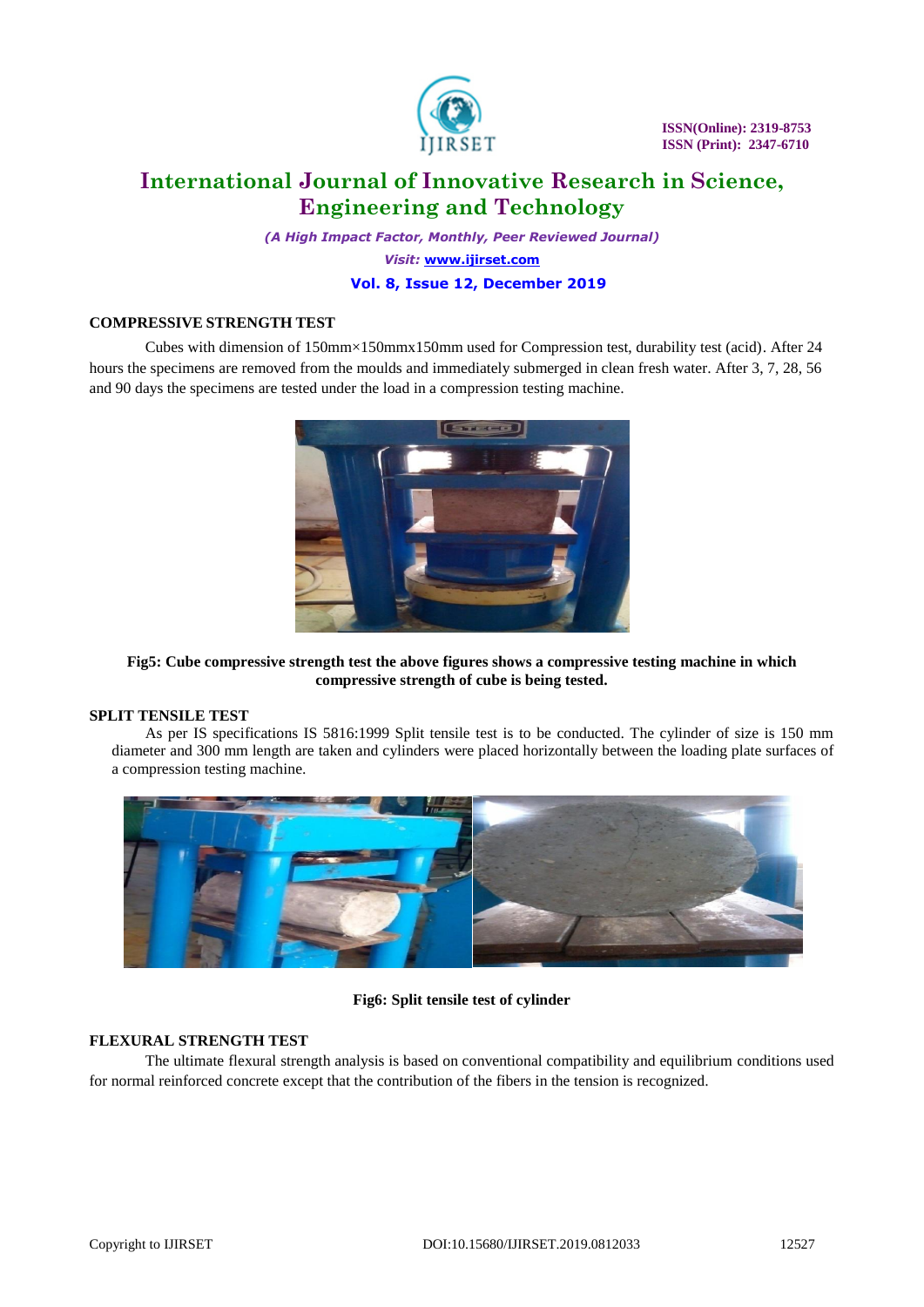

*(A High Impact Factor, Monthly, Peer Reviewed Journal) Visit:* **[www.ijirset.com](http://www.ijirset.com/) Vol. 8, Issue 12, December 2019**



**Fig 7: Flexural strength test on beam**

## **THE RAPID CHLORIDE PENETRATION TEST**

The rapid chloride penetration test (Figure 8) is carried out as per AASHTO T277, (ASTM C1202) test. Standard cylindrical disc specimen of size 50-mm thick, 100-mmdiameter concrete specimen is prepared after 60 days curing were used in the test. The apparatus consists of variable D.C power supply to the voltage of the cell. The concrete specimens are kept in between the cells. The specimen can be fit into open faces of the cells. In one of the cells sodium chloride (NaCl) solution (2.4M concentration) is filled and the other cell is filled with sodium hydroxide (NaOH) solution (0.3M concentration)



**Fig. 8. RCPT Test**

## IV.**EXPERIMENTAL RESULTS**

Designed mixes are recommended by "the bureau of Indian standards (BIS)(IS10262-1982)". IS-10262-2009 .

**Mix Ratio: 1: 1.65: 3.05**

## **Table 2. Mix Proportion**

|                      | Water  | ement. | Fine aggregate | Coarse aggregate |
|----------------------|--------|--------|----------------|------------------|
| Proportion by Weight | l 60kg | 400    | 661.51         | 1220.19          |
| Proportion by Ratio  | .4     |        | 1.65           | 3.05             |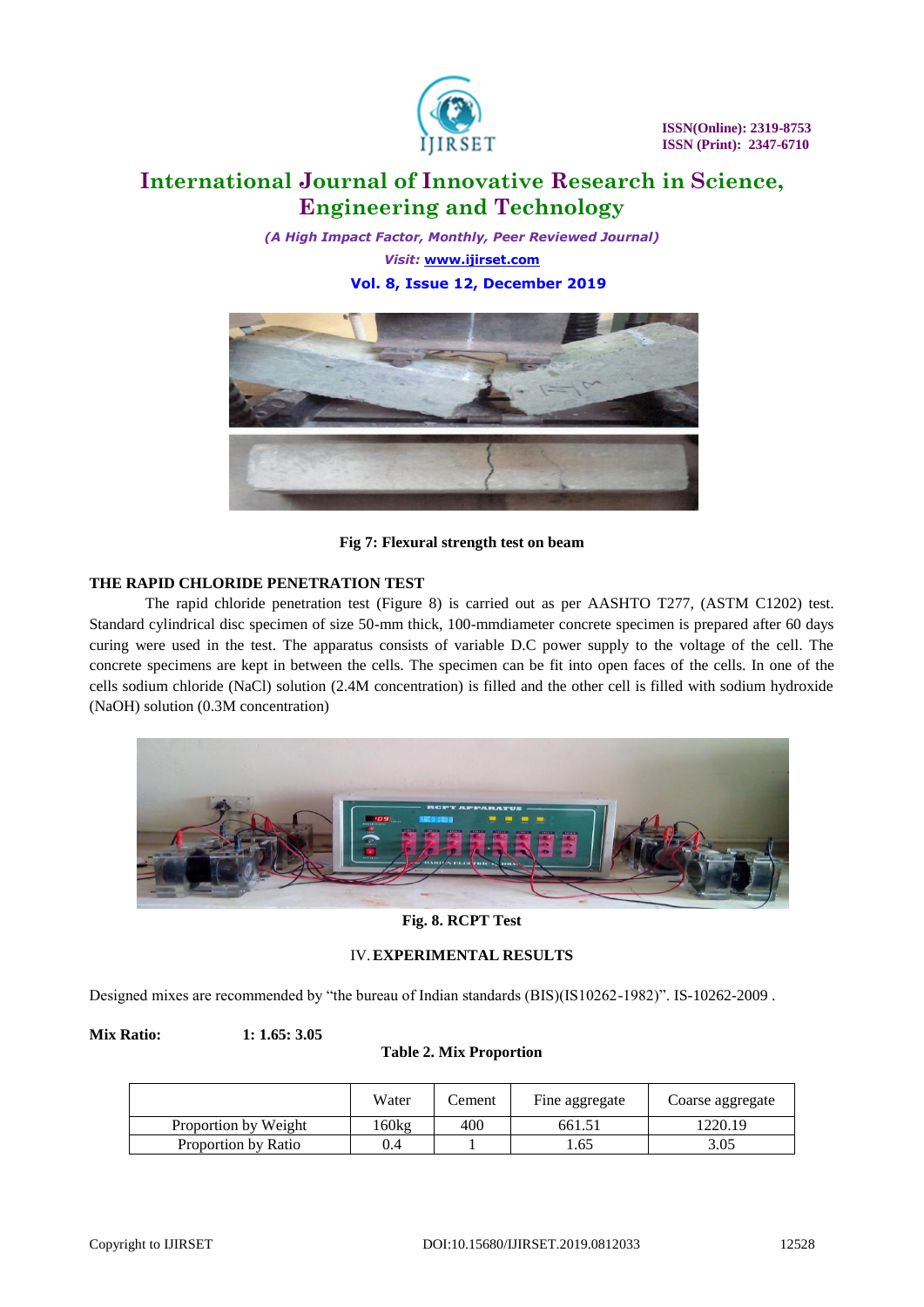

*(A High Impact Factor, Monthly, Peer Reviewed Journal) Visit:* **[www.ijirset.com](http://www.ijirset.com/) Vol. 8, Issue 12, December 2019**

#### **COMPRESSIVE STRENGTH**



By the above graphs indicated that the compressive strength increases at 10% fly ash and addition of steel fibers at 2% the maximum value gets when compared to the other proportion and at 2.5% the compressive strength value decreases





## **SPLIT TENSILE TEST**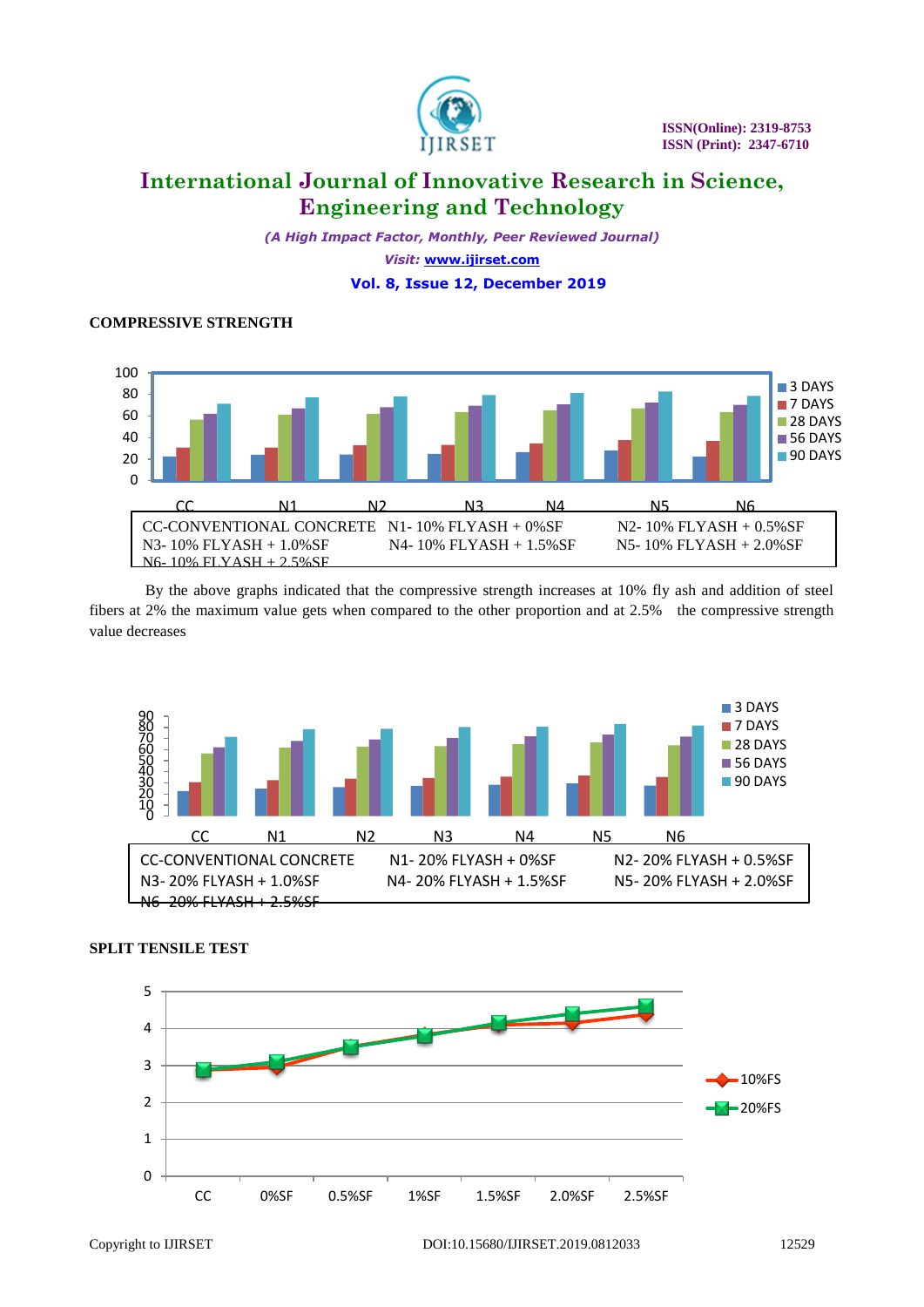

*(A High Impact Factor, Monthly, Peer Reviewed Journal) Visit:* **[www.ijirset.com](http://www.ijirset.com/) Vol. 8, Issue 12, December 2019**

## **FLEXURAL STRENGTH TEST RESULTS**



## **RAPID CHLORIDE PERMEABILITY TEST**

| S.                      | <b>SAMPLE</b>        | $I_{cum}$ | $I_{avg}$ in | <b>Penetrability of chloride</b> |
|-------------------------|----------------------|-----------|--------------|----------------------------------|
| NO                      |                      | In $mA$   | coulombs     |                                  |
| $\mathbf{1}$            | C.C                  | 2.23      | 2232         | Moderate                         |
| $\overline{2}$          | $10\%$ FS + $0\%$ SF | 2.36      | 2124         | Moderate                         |
| $\overline{\mathbf{3}}$ | $10\%$ FS+0.5% SF    | 1.99      | 1791         | Low                              |
| $\overline{\mathbf{4}}$ | $10\%$ FS + 1% SF    | 1.62      | 1458         | Low                              |
| 5                       | $10\%$ FS+1.5% SF    | 1.48      | 1332         | Low                              |
| 6                       | $10\%$ FS+ 2% SF     | 0.90      | 810          | Very low                         |
| $\overline{7}$          | 10%FS+2.5%SF         | 1.08      | 972          | Very low                         |
| 8                       | $20\%$ FS + $0\%$ SF | 2.73      | 2457         | Moderate                         |
| 9                       | 20%FS+0.5%SF         | 2.92      | 2628         | Moderate                         |
| 10                      | $20\%$ FS + 1% SF    | 1.82      | 1638         | Low                              |
| 11                      | 20%FS+1.5% SF        | 1.39      | 1251         | Low                              |
| 12                      | $20\%$ FS + 2% SF    | 1.54      | 1386         | Low                              |
| 13                      | $20\%$ FS+2.5% SF    | 0.62      | 556          | Very low                         |

## V. **CONCLUSION**

- 1. With the increasing of fly ash 10% & 20% into the cement the increasing the life of concrete structures by improving concrete durability, besides exhibiting good workability and better strength**.**
- 2. Workability is decreased gradually when concrete mix is done with the steel fibers as compared to the controlled concrete.
- 3. When the cement is replaced with 10% & 20% fly ash and addition of the steel fibers gives and increases the optimum compressive strength, split tensile strength and flexural strength.